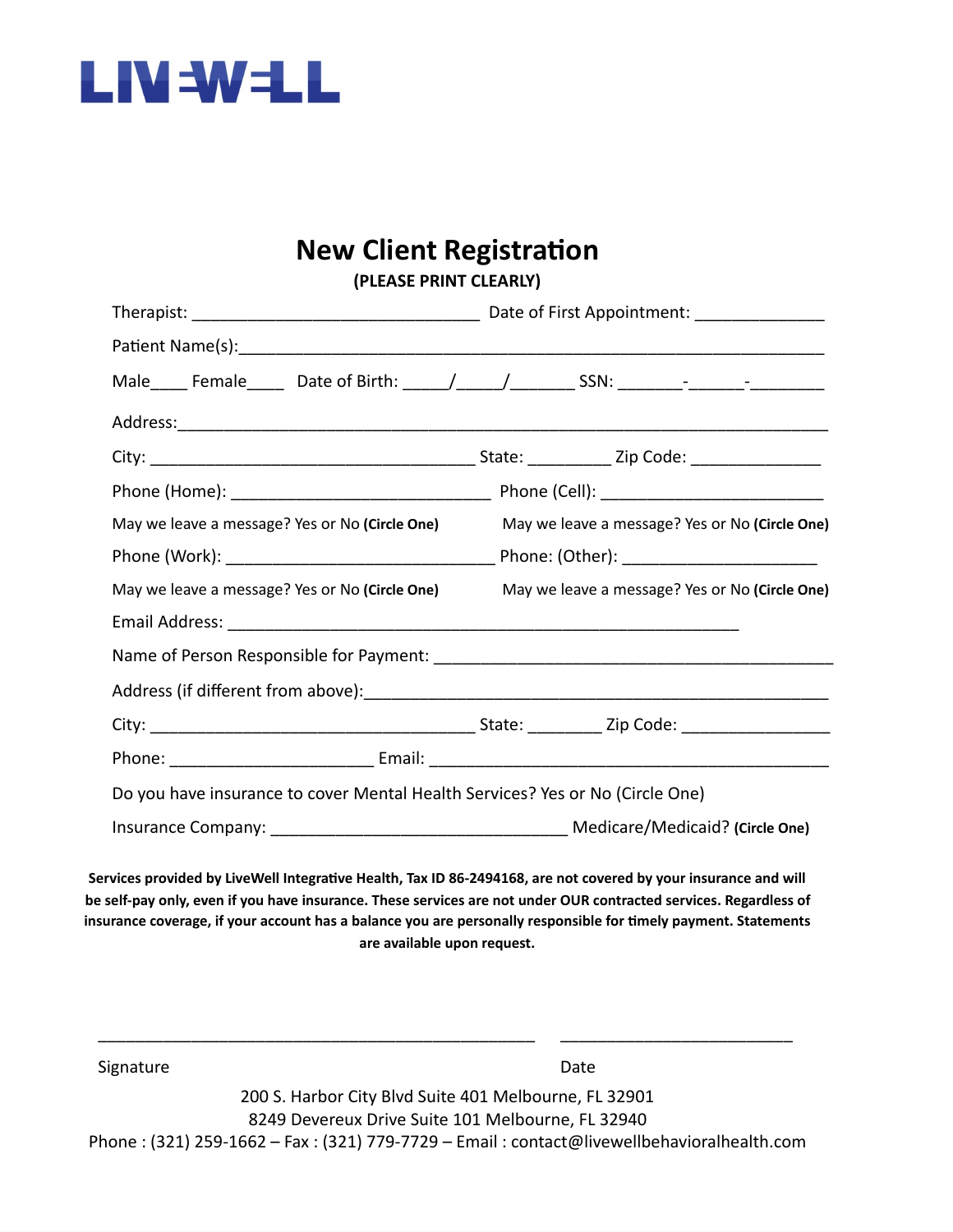

## **Patient Health Questionnaire**

**(PHQ-9)**

Date The Patient Name: The Patient Of Birth: Let us a set of Birth:  $\Box$  Date of Birth:  $\Box$ 

## *Over the last 2 weeks, how often have you been bothered by any of the following problems? Please circle your answers.*

| PHQ-9                                                                                                                                                                                 | Not at<br>all | <b>Several</b><br>days | More than half<br>the days | <b>Nearly</b><br>every day |
|---------------------------------------------------------------------------------------------------------------------------------------------------------------------------------------|---------------|------------------------|----------------------------|----------------------------|
| 1. Little interest or pleasure in doing things.                                                                                                                                       | $\mathbf 0$   | $\mathbf{1}$           | $\overline{2}$             | 3                          |
| 2. Feeling down, depressed, or hopeless.                                                                                                                                              | 0             | $\mathbf{1}$           | $\overline{2}$             | 3                          |
| 3. Trouble falling or staying asleep, or sleeping too<br>much.                                                                                                                        |               | 1                      | $\overline{2}$             | 3                          |
| 4. Feeling tired or having little energy.                                                                                                                                             | 0             | $\mathbf{1}$           | $\overline{2}$             | 3                          |
| 5. Poor appetite or overeating.                                                                                                                                                       | 0             | $\mathbf{1}$           | $\overline{2}$             | 3                          |
| 6. Feeling bad about yourself $-$ or that you are a<br>failure or have let yourself or your family down.                                                                              | 0             | 1                      | $\overline{2}$             | 3                          |
| 7. Trouble concentrating on things, such as<br>reading the newspaper or watching television.                                                                                          | $\mathbf 0$   | $\mathbf{1}$           | $\overline{2}$             | 3                          |
| 8. Moving or speaking so slowly that other people<br>could have noticed. Or the opposite - being so<br>fidgety or restless that you have been moving<br>around a lot more than usual. | $\Omega$      | 1                      | $\overline{2}$             | 3                          |
| 9. Thoughts that you would be better off dead, or<br>of hurting yourself in some way.                                                                                                 | $\mathbf 0$   | $\mathbf{1}$           | $\overline{2}$             | 3                          |
| Add the score for each column                                                                                                                                                         |               |                        |                            |                            |

#### **Total Score (add your column scores): \_\_\_\_\_\_\_\_\_\_\_\_\_\_**

If you checked off any problems, how difficult have these made it for you to do your work, take care of things at home, or get along with other people? (Circle one)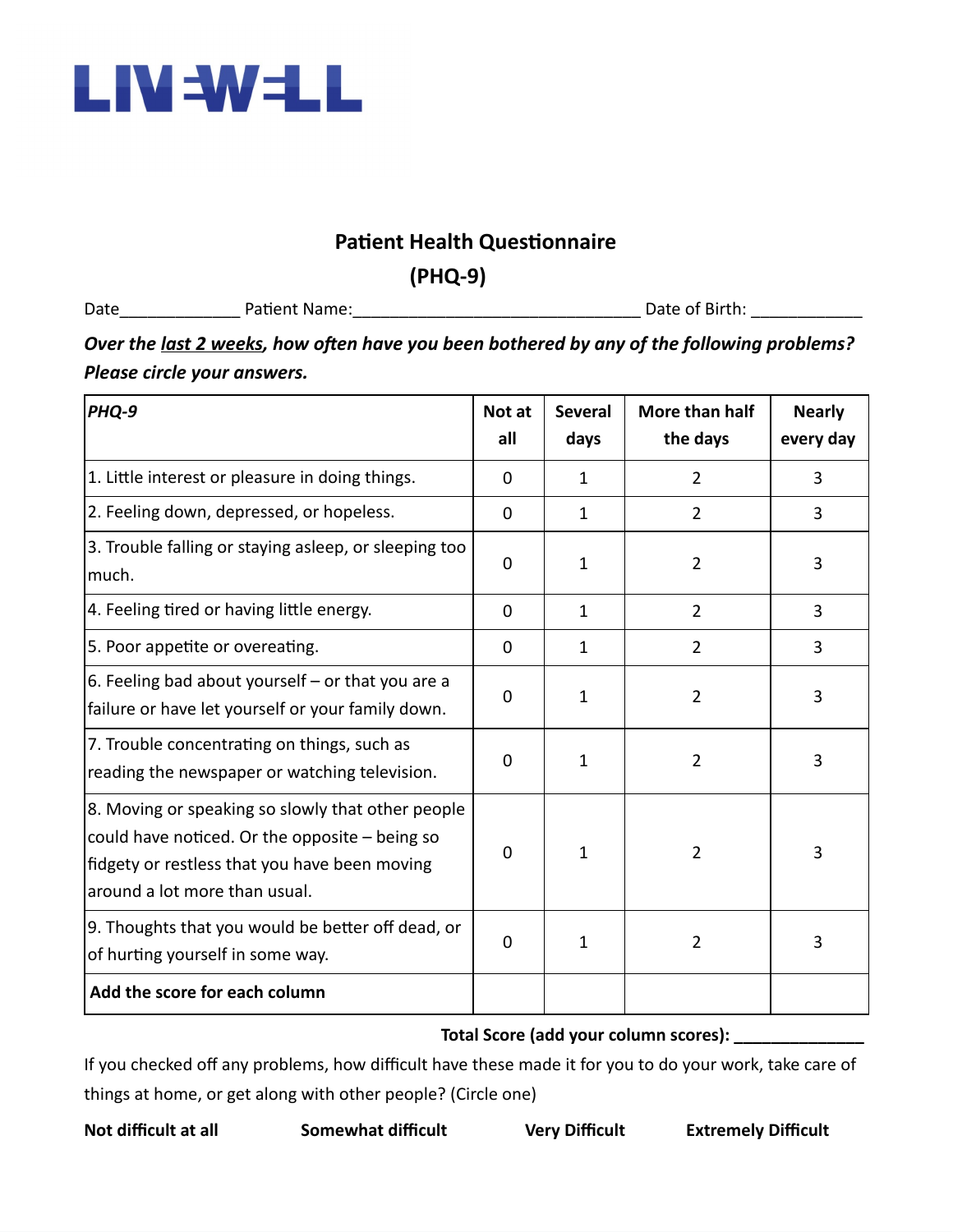

### **General Anxiety Disorder**

**(GAD-7)**

Date\_\_\_\_\_\_\_\_\_\_\_\_\_ Patient Name:\_\_\_\_\_\_\_\_\_\_\_\_\_\_\_\_\_\_\_\_\_\_\_\_\_\_\_\_\_\_\_ Date of Birth: \_\_\_\_\_\_\_\_\_\_\_\_

## *Over the last 2 weeks, how often have you been bothered by any of the following problems? Please circle your answers.*

| GAD-7                                                    | Not at<br>all | <b>Several</b><br>days | More than half<br>the days | <b>Nearly</b><br>every day |
|----------------------------------------------------------|---------------|------------------------|----------------------------|----------------------------|
| 1. Feeling nervous, anxious, or on edge.                 | 0             | 1                      | 2                          | 3                          |
| 2. Not being able to stop or control worrying.           | $\Omega$      | 1                      | 2                          | 3                          |
| 3. Worrying too much about different things.             | 0             | 1                      | 2                          | 3                          |
| 4. Trouble relaxing.                                     |               | 1                      | $\overline{2}$             | 3                          |
| 5. Being so restless that it's hard to sit still.        | $\Omega$      | 1                      | $\overline{2}$             | 3                          |
| 6. Becoming easily annoyed or irritable.                 | $\Omega$      | 1                      | 2                          | 3                          |
| 7. Feeling afraid as if something awful might<br>happen. | 0             | 1                      | 2                          | 3                          |
| Add the score for each column                            |               |                        |                            |                            |

**Total Score (add your column scores): \_\_\_\_\_\_\_\_\_\_\_\_\_\_**

If you checked off any problems, how difficult have these made it for you to do your work, take care of things at home, or get along with other people? (Circle one)

**Not difficult at all Somewhat difficult Very Difficult Extremely Difficult**

UHS Rev 4/2020

Developed by Drs. Robert L. Spitzer, Janet B.W. Williams, Kurt Kroenke and colleagues, with an educational grant from Pfizer Inc. **No permission required to reproduce, translate, display or distribute, 1999.**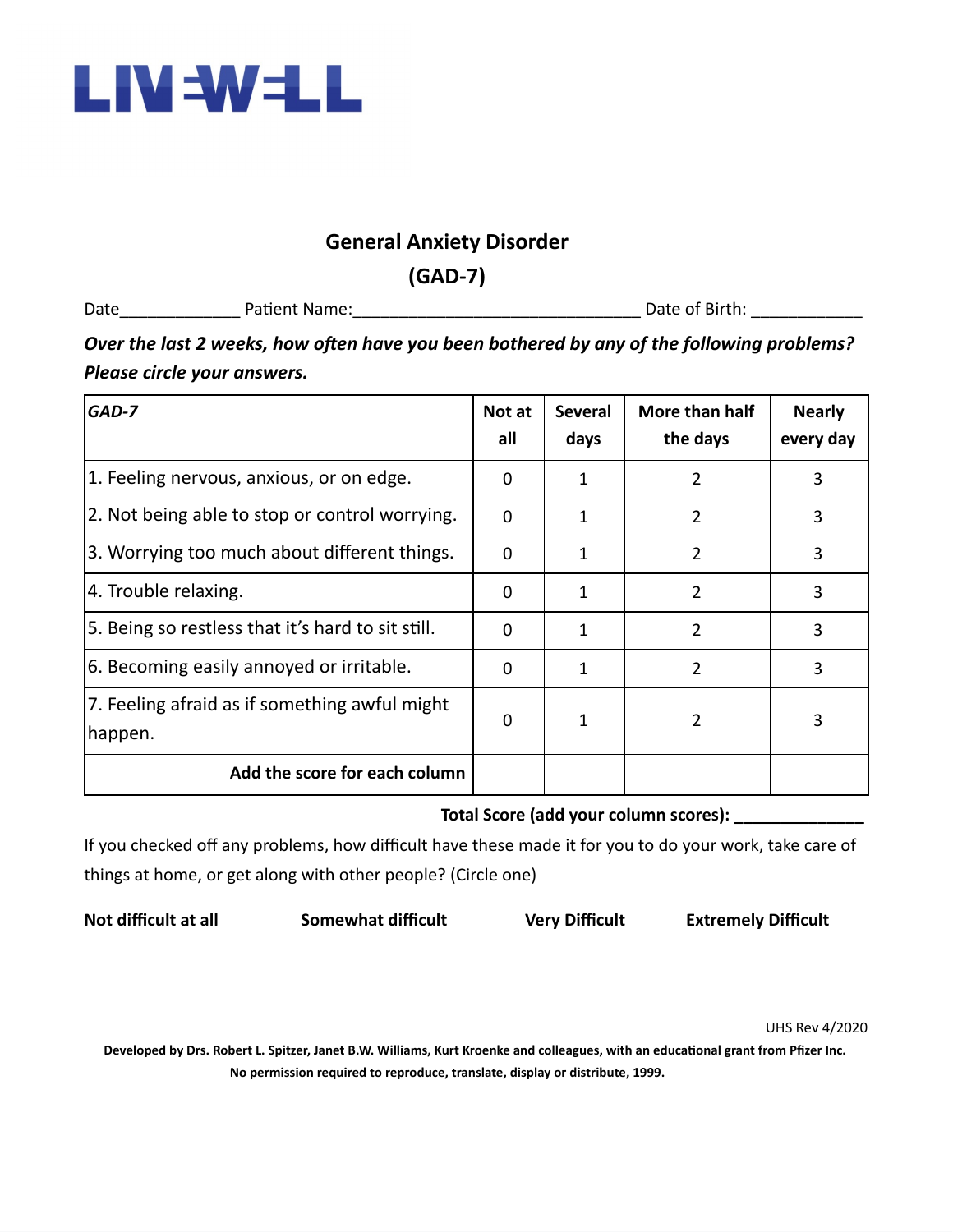

# **Intake Questionnaire**

To facilitate your initial visit, please provide the following information. This information will be read by your doctor or therapist and will become part of your **CONFIDENTIAL** record. You may use the back of any page, if desired.

| Today's Date: ________________ |  |  |
|--------------------------------|--|--|
|                                |  |  |
|                                |  |  |
|                                |  |  |
|                                |  |  |
|                                |  |  |
|                                |  |  |
|                                |  |  |
|                                |  |  |
|                                |  |  |
|                                |  |  |
|                                |  |  |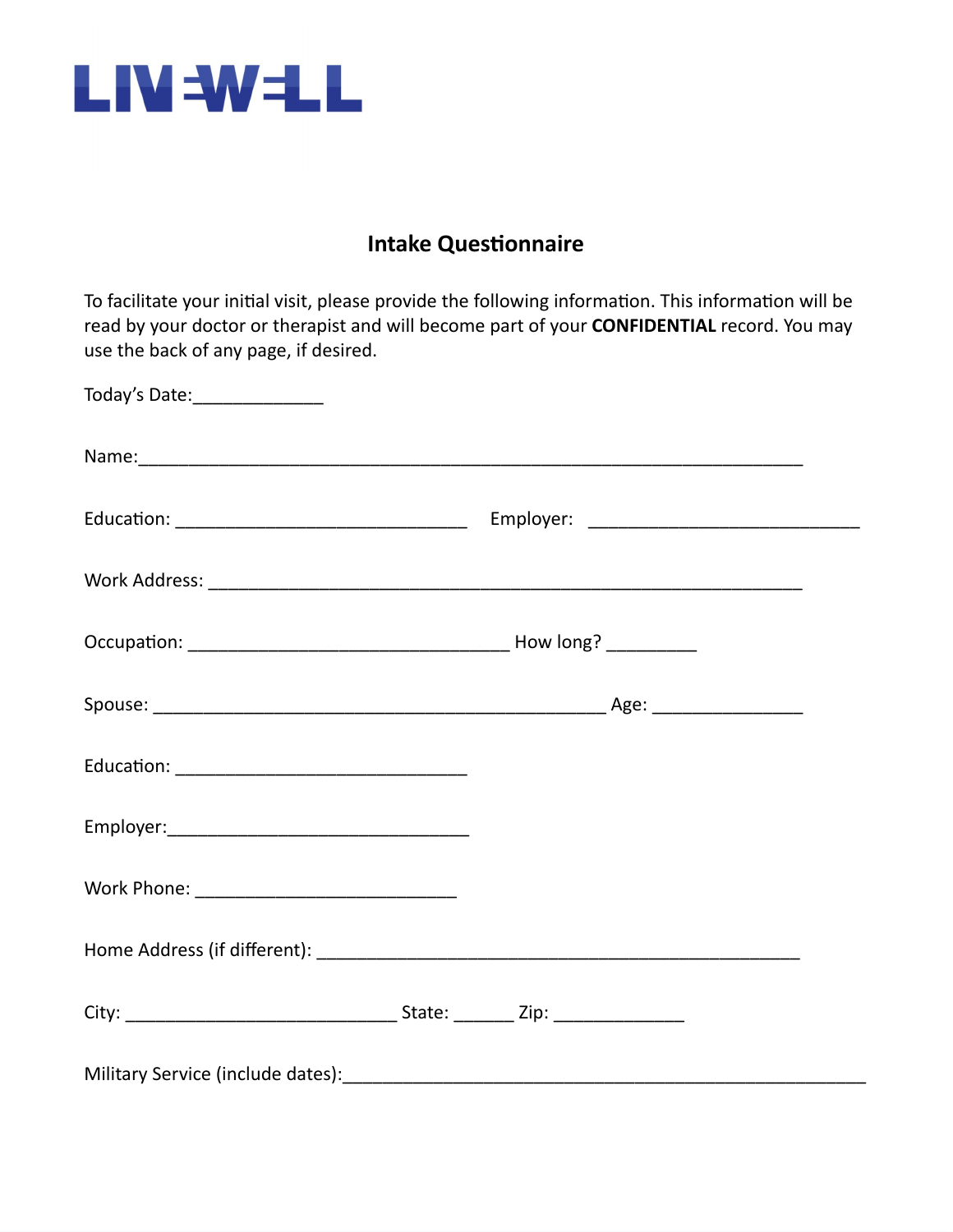

## **Children / Household Members**

| Name                                                                                                                                                                                                                                                                                                                                     | Age  | Relationship |              |
|------------------------------------------------------------------------------------------------------------------------------------------------------------------------------------------------------------------------------------------------------------------------------------------------------------------------------------------|------|--------------|--------------|
| Name                                                                                                                                                                                                                                                                                                                                     | Age  | Relationship |              |
| <b>Name</b>                                                                                                                                                                                                                                                                                                                              | Age  | Relationship |              |
| Name                                                                                                                                                                                                                                                                                                                                     | Age  | Relationship |              |
| Nearest Relative (not living with you): _________                                                                                                                                                                                                                                                                                        |      |              |              |
|                                                                                                                                                                                                                                                                                                                                          | Name |              | Relationship |
|                                                                                                                                                                                                                                                                                                                                          |      |              |              |
| Physician: Phone: Phone: Phone: Phone: Phone: Phone: Phone: Phone: Phone: Phone: Phone: Phone: Phone: Phone: Phone: Phone: Phone: Phone: Phone: Phone: Phone: Phone: Phone: Phone: Phone: Phone: Phone: Phone: Phone: Phone: P<br>Date of last physical:<br>Please list any medications (including over-the-counter medicines) you take: |      |              |              |
| Please list any allergies or adverse reactions to any medications:                                                                                                                                                                                                                                                                       |      |              |              |
| Please describe any current or past physical problems you have:                                                                                                                                                                                                                                                                          |      |              |              |
|                                                                                                                                                                                                                                                                                                                                          |      |              |              |
|                                                                                                                                                                                                                                                                                                                                          |      |              |              |
| Please describe any current or past physical problems that members of your household have:                                                                                                                                                                                                                                               |      |              |              |

\_\_\_\_\_\_\_\_\_\_\_\_\_\_\_\_\_\_\_\_\_\_\_\_\_\_\_\_\_\_\_\_\_\_\_\_\_\_\_\_\_\_\_\_\_\_\_\_\_\_\_\_\_\_\_\_\_\_\_\_\_\_\_\_\_\_\_\_\_\_\_\_\_\_\_\_\_\_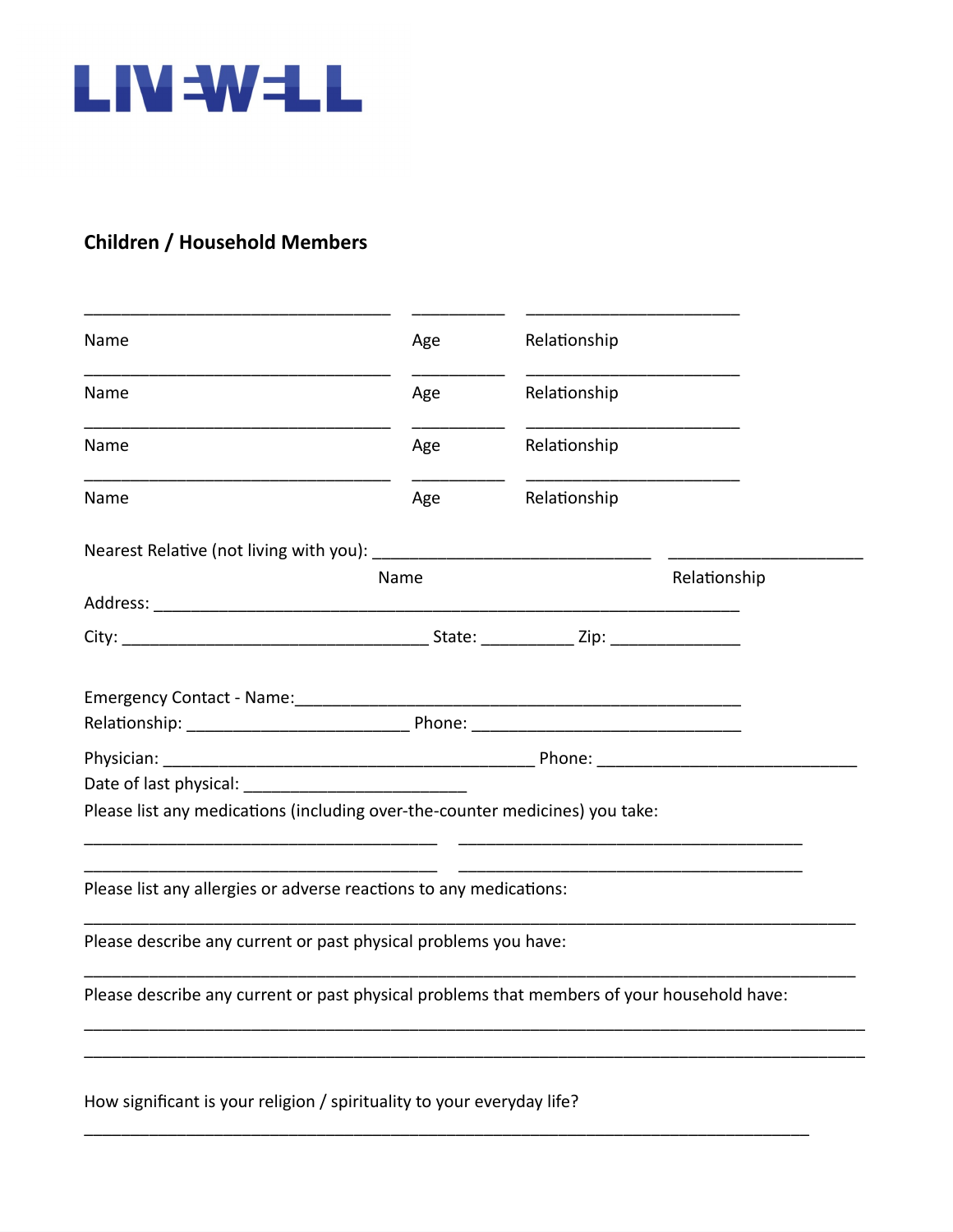

| Have you ever received counseling before? Yes   No (Circle one)                                                |      |
|----------------------------------------------------------------------------------------------------------------|------|
|                                                                                                                |      |
| Reason you are seeking counseling at this time:                                                                |      |
| How did you hear about us? __ Yellow Pages __ Church __ Doctor __ Friend/Relative<br>_Doctor _Internet _Other: |      |
| Name of person who referred you to us:                                                                         |      |
| May we thank them for referring you to us? Yes $\mid$ No (Circle one)                                          |      |
|                                                                                                                |      |
|                                                                                                                |      |
|                                                                                                                |      |
| Signature                                                                                                      | Date |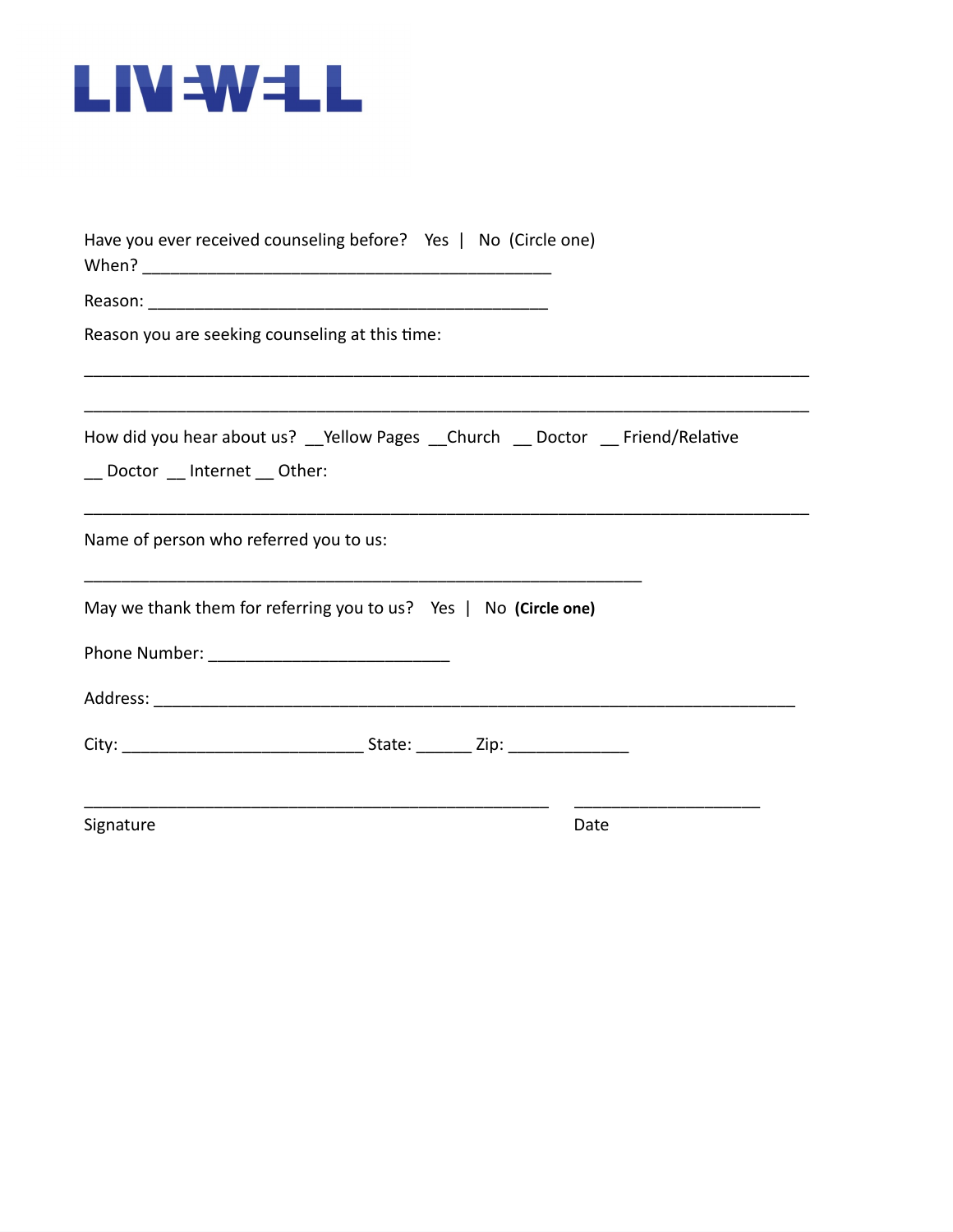

## **OFFICE POLICIES & GENERAL INFORMATION AGREEMENT TO PROVIDE PSYCHOTHERAPY SERVICES**

**CONFIDENTIALITY:** All information disclosed within sessions and the written records pertaining to those sessions are confidential and may not be revealed to anyone without your (client's) written permission, except where disclosure is required by law.

**When Disclosure Is Required By Law:** Some of the circumstances where disclosure is required by the law are: where there is a reasonable suspicion of child, dependent or elder abuse or neglect; where a client presents a danger to self, to others, to property, or is gravely disabled. If your psychologist or counselor becomes concerned about your personal safety, the possibility of you injuring someone else, or about you receiving proper psychiatric care, he will do whatever he can within the limits of the law to prevent you from injuring yourself or others and to ensure that you receive the proper medical care.

**Health Insurance Companies:** Disclosure of confidential information may be required by your health insurance carrier or HMO/PPO/MCO/EAP in order to process the claims that you have filed. Only the minimum necessary information will be communicated to you to be able to communicate to the carrier.

**Litigation Limitation:** Due to the nature of the therapeutic process and the fact that it often involves making a full disclosure with regard to many matters which may be of a confidential nature, it is agreed that should there be legal proceedings (such as, but not limited to, divorce and custody disputes, injuries, lawsuits, etc…), neither you (client) nor your attorney, nor anyone else acting on your behalf will call on your psychologist or counselor to testify in court or at any other proceeding, nor will a disclosure of the psychotherapy records be requested.

**Consultation:** Your psychologist or counselor consults regularly with other professionals regarding his/her clients; however, client's name or other identifying information are never mentioned. The client's identity remains completely anonymous, and confidentiality is fully maintained.

**Your Right to Review Records:** As a client, you have the right to review or receive a summary of your records at any time, except in limited legal or emergency circumstances or when your psychologist or counselor assesses that releasing such information might be harmful in any way. In such a case, your psychologist or counselor will provide the records to an appropriate and legitimate mental health professional of your choice, with your signed consent.

**Telephone & Emergency Procedures:** If you need to contact your psychologist or counselor between sessions, please leave a message with the office staff or on the voicemail at (321) 259-1662 and your call will be returned as soon as possible. Your psychologist or counselor picks up messages periodically throughout the day. If an emergency situation arises, please indicate it clearly in your message. If the emergency is life-threatening, please call 911 or go to your local emergency room.

Section 1 of 3. Initials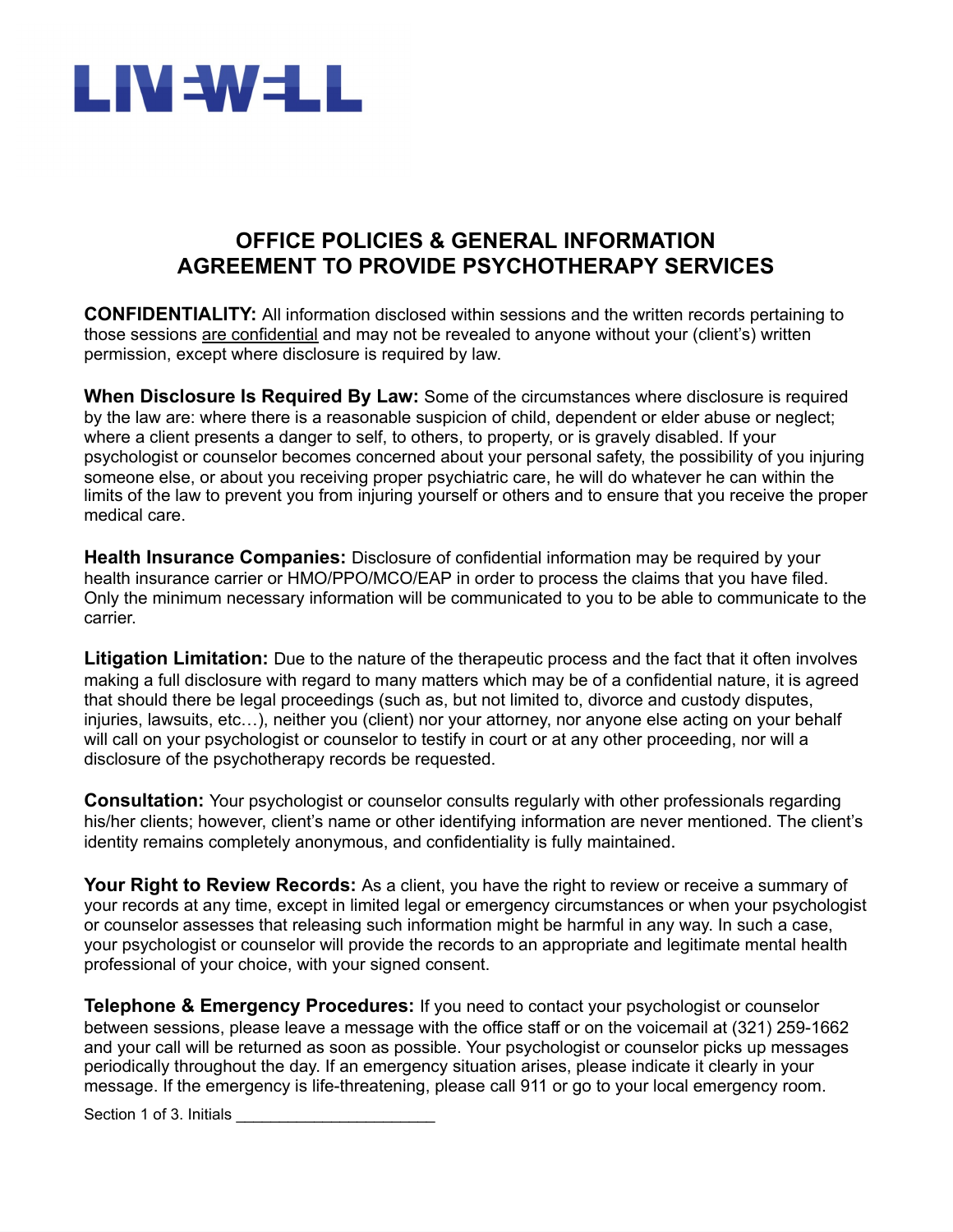# LIV=W=LL

\*Considering all of the above exclusions, if it is still appropriate, upon your request, your psychologist or counselor will release information to any agency/person you specify unless your psychologist or counselor assess that releasing such information might be harmful in any way.

**PAYMENTS & INSURANCE REIMBURSEMENTS:** Clients are expected to pay the standard fee of their provider per 45-minute session at the end of each session. Telephone conversations, site visits, report writing and reading, consultation with other professionals, release of information, reading records, longer sessions, travel time, etc. will be charged at the same rate, unless indicated and agreed otherwise. Please notify your psychologist or counselor if any problem arises during the course of therapy regarding your ability to make timely payments. Clients who carry insurance should remember that professional services are rendered and charged to the clients and not to the insurance company. Insurance does not cover outpatient services performed under the Tax ID 73-1728950 or Tax ID 84-4416539. Even if a client has insurance coverage, LiveWell does not bill these services to insurance and all clients seen under said tax ID(s) are self-pay clients. If clients choose to file insurance claims on their own, they understand that not all services or types of services are reimbursed by insurance companies. It is your responsibility to verify the specifics of your coverage.

**MEDIATION & ARBITRATION:** All disputes arising out of or in relation to this agreement to provide psychotherapy services shall first be referred to mediation, before, and as a pre-condition of, the initiation of arbitration. The mediator shall be a neutral third party chosen by agreement of your psychologist or counselor and client(s). The cost of such mediation, if any, shall be split equally, unless otherwise agreed. In the event that mediation is unsuccessful, any unresolved controversy related to this agreement shall be submitted to and settled by binding arbitration in Brevard County, Florida in accordance with the rules of the American Arbitration Association which are in effect at the time the demand for arbitration is filed. Notwithstanding the foregoing, if your account is overdue (unpaid) and there is no agreement on a payment plan, your psychologist or counselor can use legal means (court, collection agency, etc…) to obtain payment. The prevailing party in arbitration or collection proceedings shall be entitled to recover a reasonable sum as and for attorney's fees. In the case of arbitration, that sum will be determined by the arbitrator.

**THE PROCESS OF THERAPY/EVALUATION:** Participation in therapy can result in a number of benefits to you, including improving interpersonal relationships and resolution of the specific concerns that led you to seek therapy. Working toward these benefits, however, requires effort on your part. Psychotherapy requires your very active involvement, honesty, and openness in order to change your thoughts, feelings and/or behavior. Your psychologist or counselor will ask for your feedback and views on your therapy, its progress and other aspects of the therapy and will expect you to respond openly and honestly. During evaluation or therapy, remembering or talking about unpleasant events, feelings, or thoughts can result in you experiencing considerable discomfort or strong feelings of anger, sadness, worry, fear, etc. or experiencing anxiety, depression, insomnia, etc. Your psychologist or counselor may challenge some of your assumptions or perceptions or propose different ways of looking at, thinking about, or handling situations which can cause you to feel very upset, angry, depressed, challenged or disappointed. Attempting to resolve issues that brought you to therapy in the first place, such as personal or interpersonal relationships may result in changes that were not originally intended. Psychotherapy may result in decisions about changing behaviors, employment, substance use, schooling, housing or relationships. Sometimes a decision that is positive for one family member is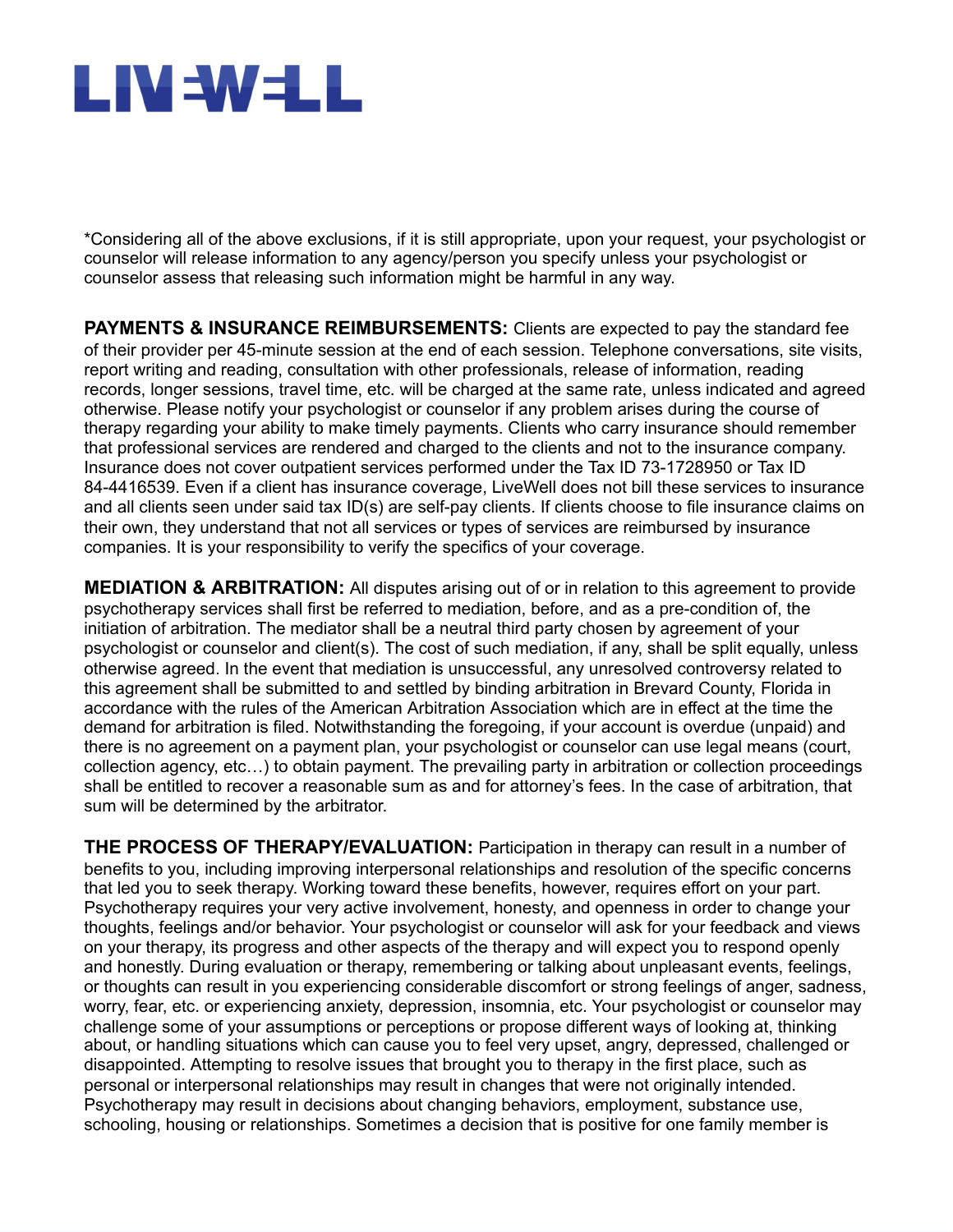

viewed quite negatively by another family member. Change will sometimes be easy and swift, but more often it will be slow and even frustrating. There is no guarantee that psychotherapy will yield positive or intended results. During the course of therapy, your psychologist or counselor is likely to draw on various psychological approaches according, in part, to the problem that is being treated and his assessment of what will best benefit you. These approaches include behavioral, cognitive-behavioral, psychodynamic, existential, system/family, developmental (adult, child, family), or psycho-educational.

Section 2 of 3. Initials

**PATIENT BILL OF RIGHTS:** By signing this, you acknowledge that you have had access to LiveWell's Patient Bill of Rights. If you have any questions about the Patient Bill of Rights, please don't hesitate to ask a professional staff member.

**DISCUSSION OF TREATMENT PLAN:** Within a reasonable period of time after the initiation of treatment, your psychologist or counselor will discuss with you (client) his/her working understanding of the problem, treatment plan, therapeutic objectives and his/her view of the possible outcomes of treatment. If you have any unanswered questions about any of the procedures used in the course of your therapy, their possible risks, your psychologist or counselor's expertise in employing them, or about the treatment plan, please ask and you will be answered fully. You also have the right to ask about other treatments for your condition and their risks and benefits. If you could benefit from any treatment that your psychologist or counselor does not provide, he/she has an ethical obligation to assist you in obtaining those treatments.

**TERMINATION:** As set forth above, after the first couple of meetings, your psychologist or counselor will assess if he/she can be of benefit to you. Your psychologist or counselor does not accept clients who, in his/her opinion, he/she cannot help. In such a case, he/she will give you several referrals whom you can contact. If at any point during psychotherapy your psychologist or counselor assesses that he/she is not effective in helping you reach the therapeutic goals, he/she is obligated to discuss it with you and, if appropriate, to terminate treatment. In such a case, he/ she would give you several referrals which may be of help to you. If you request it and authorize it in writing, your psychologist or counselor will talk to the psychotherapist of your choice in order to help with the transition. If at any time you want another professional's opinion or wish to consult with another therapist, your psychologist or counselor will assist you in finding someone qualified, and if he/she has your written consent, he/she will provide her or him with the essential information needed. You have the right to terminate therapy at any time. If you choose to do so, your psychologist or counselor will offer to provide you with names of other qualified professionals whose services you might prefer.

**DUAL RELATIONSHIPS:** Therapy never involves sexual or business relationships or any other dual relationship that impairs your psychologist or counselor's objectivity, clinical judgment, therapeutic effectiveness or can be exploitative in nature.

**ELECTRONIC COMMUNICATION:** If, during the course of treatment, you choose to communicate by email, text message (e.g. "SMS") or other electronic methods of communication be informed that these methods, in their typical form, are not confidential means of communication. If you use these methods to communicate with your therapist, there is a chance that a third party may be able to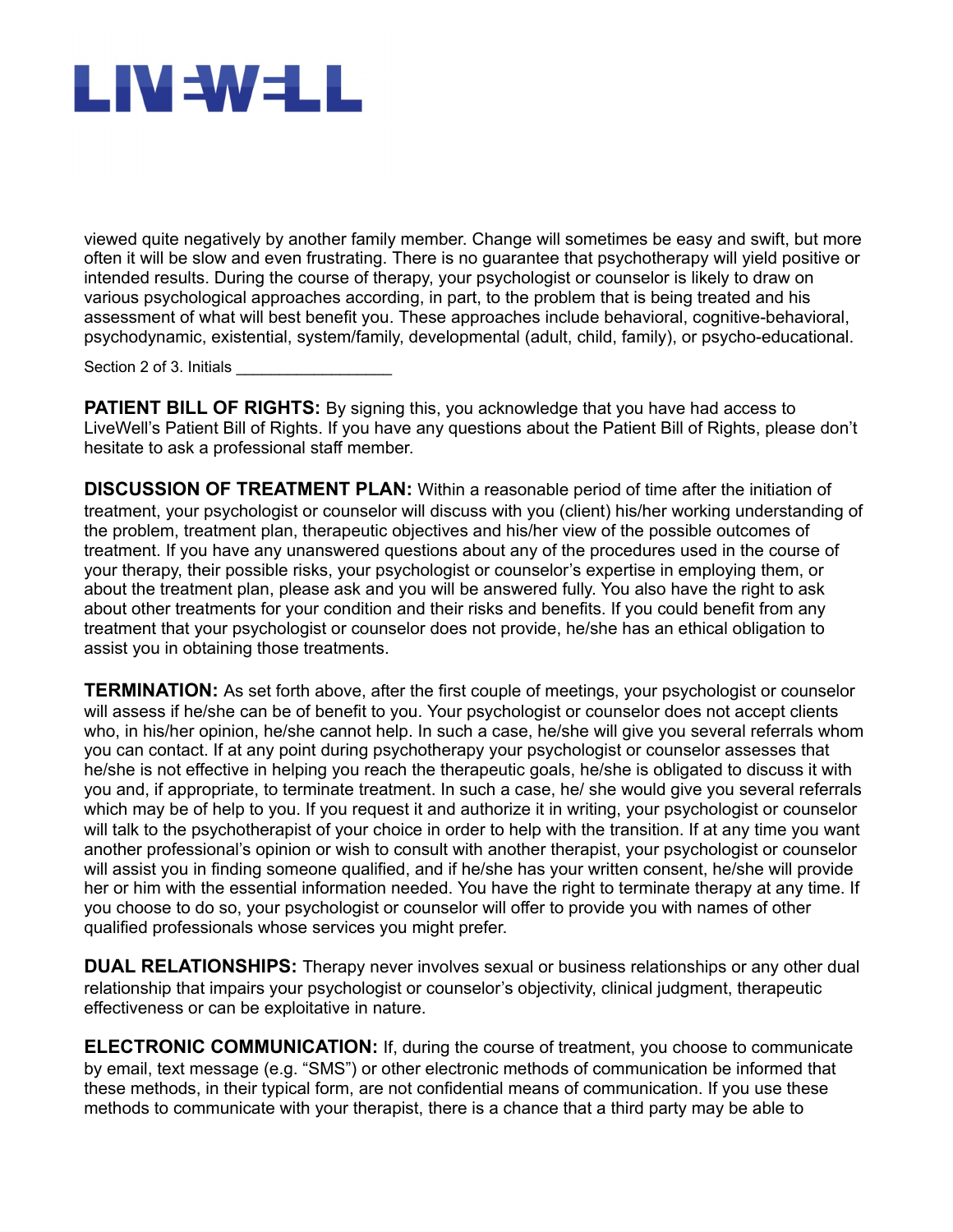# LIV=W=LL

intercept and eavesdrop on those messages. The kinds of parties that may intercept these messages include, but are not limited to:

· People in your home or other environments who can access your phone, computer, or other devices that you use to read and write messages

· Your employer, if you use your work email to communicate with your therapist

· Third parties on the Internet such as server administrators and others who monitor Internet traffic

Section 3 of 3. Initials

**CANCELLATION:** Since scheduling of an appointment involves the reservation of time specifically for you, a **minimum of 24 hours** (1 day) notice is required for re-scheduling or canceling an appointment. Unless we reach a different agreement, the full fee will be charged for sessions missed without such notification. Most insurance companies do not reimburse you for missed sessions.

#### **I HAVE READ THE ABOVE OFFICE POLICIES AND GENERAL INFORMATION AGREEMENT CAREFULLY, I UNDERSTAND THEM AND AGREE TO COMPLY WITH THEM:**

| Client Name (print) | Date | <b>Client Signature</b> |  |
|---------------------|------|-------------------------|--|
| Client Name (print) | Date | <b>Client Signature</b> |  |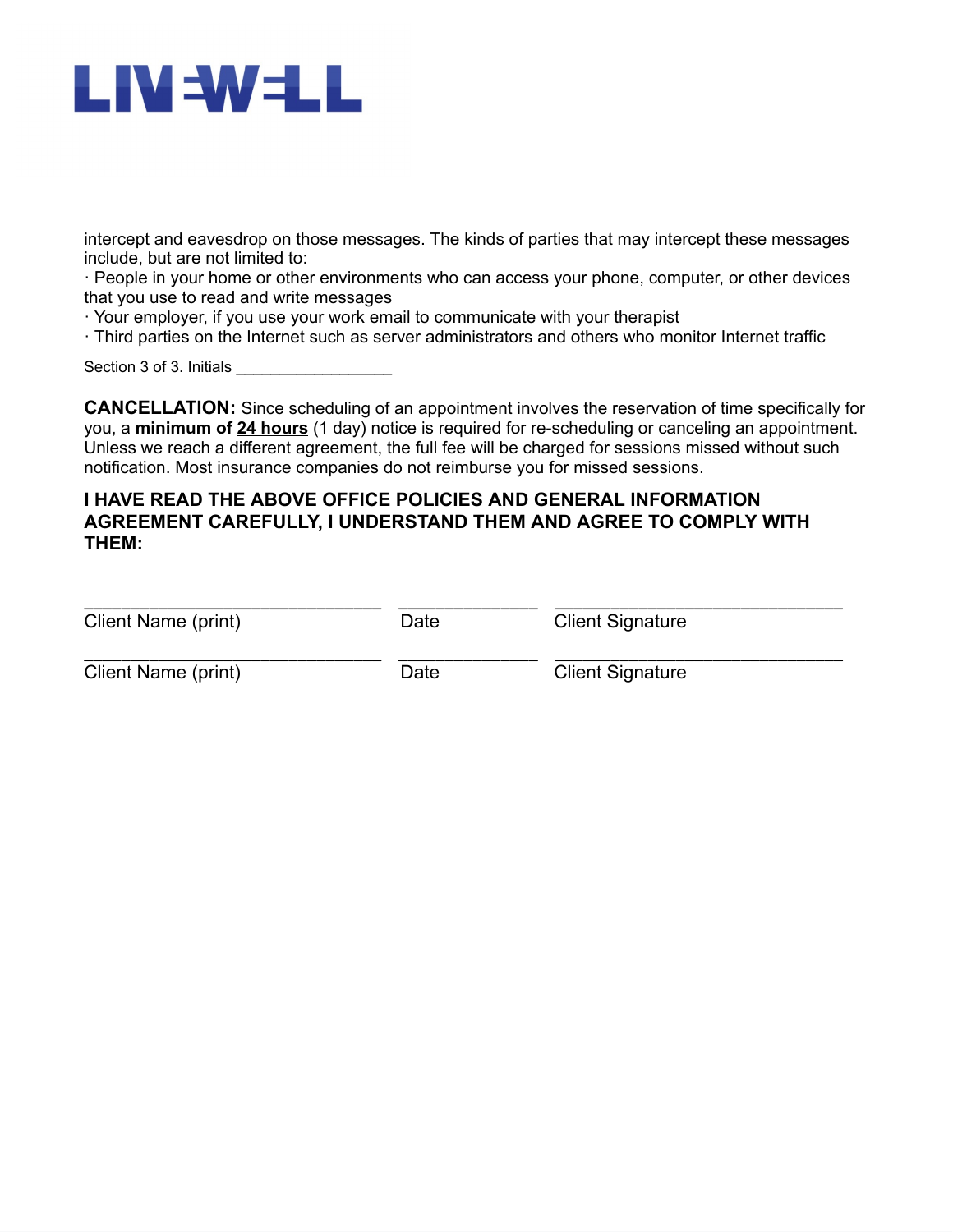

## **NOTICE OF PRIVACY PRACTICES EFFECTIVE JULY 15, 2004**

Privacy is a very important concern for all consumers as they choose a healthcare provider. It is also a complicated issue because of federal and state laws governing the practice of psychology and the professional ethics that govern the practice of all psychologists and counselors at LiveWell. In an effort to clarify your rights as a consumer of healthcare, LiveWell has developed the following privacy statement in accordance with HIPAA (Health Insurance Portability and Accountability Act) requirements and guidelines.This statement will outline how LiveWell handles your personal information and how we share your personal information with other professionals and organizations.If you have any questions about our privacy practices, please don't hesitate to ask your counselor for more precise details.

#### **MEDICAL INFORMATION**

Each time you visit a healthcare facility or provider, information is collected about you and your physical or mental health. It may be information about your past, present, or future health or about the treatment or services you received from a healthcare provider. Health information also includes billing and payment data. This healthcare information is called Protected Health Information, or PHI. Your PHI is considered a part of your medical or healthcare record and is stored on site in a file at LiveWell. Protected Health Information included in your LiveWell file likely includes:

- · Relevant history
- · Presenting problems
- · Diagnosis
- · Treatment plan
- · Progress notes
- · Records from other providers
- · Psychological testing raw data and final reports
- · Information about medications
- · Legal matters
- · Billing and insurance information

Protected Health Information is used for many reasons, including:

- · Treatment planning
- · Treatment evaluation
- · Coordination of care with other providers
- · Insurance billing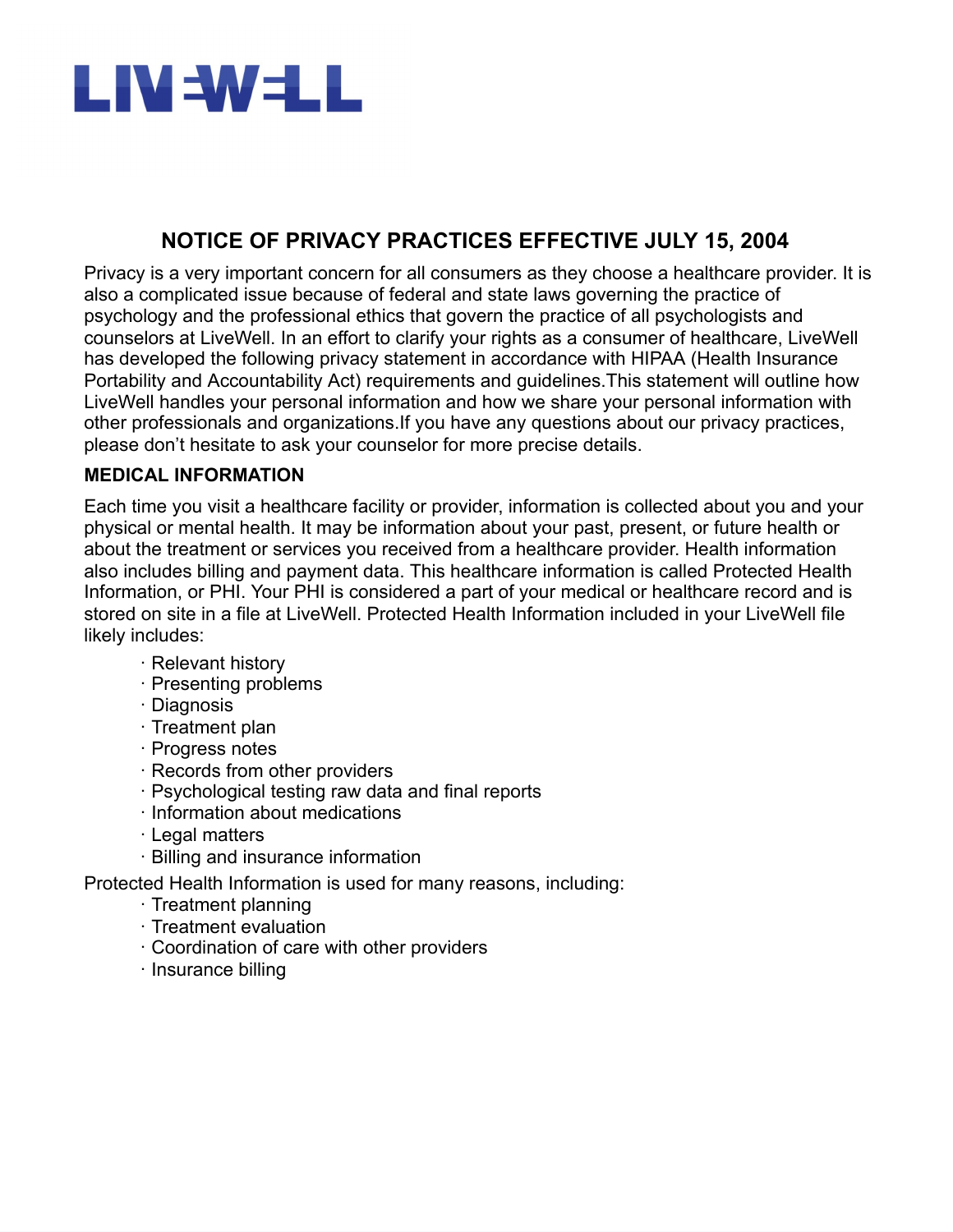

#### **PRIVACY AND THE LAW**

HIPAA laws require LiveWell to keep your PHI private and to provide you with notice of the legal duties and policies of this clinic (Notice of Privacy Practices). The guidelines outlined in this notice are subject to change. In the event of a change in policy, the new guidelines will apply to all PHI stored at LiveWell. The new guidelines will also be posted in our offices and available upon request.

#### **HOW YOUR INFORMATION IS USED AND SHARED**

Protected Health Information is disclosed by LiveWell to other professionals for the purposes of treatment, payment, and health care operations.

· Treatment - PHI is used to provide clients with psychological treatment or services. These services might include individual therapy, group therapy, family therapy, psychological testing, education, or treatment planning. Your PHI will be disclosed to other professionals for the purpose of treatment only if a release of information is signed. For example, if a client would like their counselor to speak with their general practitioner about medication, they would be required to sign the necessary release of information. Otherwise, the client's personal health information would not be released to the general practitioner. On occasion, your counselor might secure a consultation from another provider about your treatment plan. In these situations, your counselor will not disclose any identifying information about you to the other provider.

· Payment - PHI is also used to secure payment from insurance companies for services rendered. Information typically shared with insurance companies might include: diagnosis, treatment plan, dates of services rendered, and client progress.

· Health Care Operations - PHI is used to enable the offices of LiveWell to conduct standard and customary business practices. For instance, your information might be used and disclosed by office personnel for the purpose of appointment setting or reminders. Occasionally, the LiveWell contracts with other business associates that help us conduct our business. These business associates might answer phones, complete billing, etc. To protect your privacy, all business associates have agreed in contract to safeguard your personal health information.

#### **RELEASE OF INFORMATION WITH CONSENT**

When a client requests that LiveWell share information with others for any purpose other than treatment, payment, or health care operations, they are required to sign a release of information form that includes the other party's name, address, phone number, and the nature of the information to be disclosed. Releases of Information may be revoked (cancelled) at any time.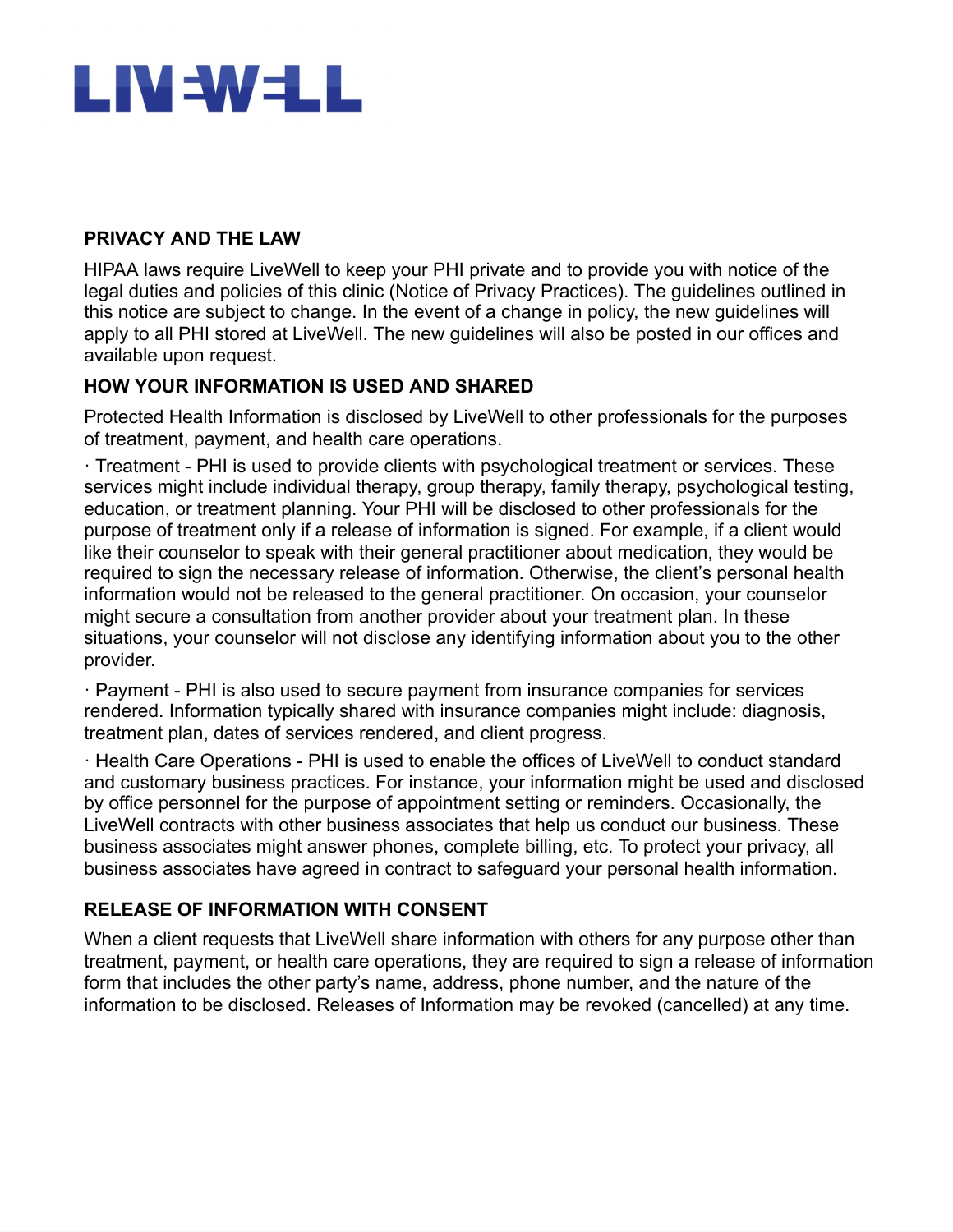

#### **RELEASE OF INFORMATION WITHOUT CONSENT**

There are times when LiveWell will disclose your personal health information without your consent or authorization.

· When required by law to report suspected child abuse

· When you are involved in a legal proceeding or lawsuit and your counselor received a subpoena, discovery request, or other lawful process. In these situations, your counselor will only release information after they attempt to contact you about the request, consult with your lawyer, or attempt to obtain a court order to protect the information requested.

· When government agencies request proof that LiveWell are HIPAA compliant.

· To prevent a serious threat to your health or safety (including suicide) or to the safety of some other person(s). In the event that personal health information is disclosed without your consent, LiveWell keeps records of the specific information released, the recipient of your PHI, and the date it was released.

#### **QUESTIONS OR PROBLEMS**

For more information about the privacy practices of LiveWell, please contact your counselor or psychologist. If you have a grievance about how this office handled your private information, please don't hesitate to contact the office personnel or your counselor. You have the right to file a complaint with the Secretary of the Federal Department of Health and Human Services. Please be assured that if you have a grievance or file a complaint about our policies, this will in no way limit your care at LiveWell.

## **CONSENT: I HAVE READ AND UNDERSTAND THE NOTICE OF PRIVACY PRACTICES OF LiveWell**

 $\overline{\phantom{a}}$  , and the contribution of the contribution of  $\overline{\phantom{a}}$  , and  $\overline{\phantom{a}}$  , and  $\overline{\phantom{a}}$  , and  $\overline{\phantom{a}}$  , and  $\overline{\phantom{a}}$  , and  $\overline{\phantom{a}}$  , and  $\overline{\phantom{a}}$  , and  $\overline{\phantom{a}}$  , and  $\overline{\phantom{a}}$  , and

Client Name (print) Date Client Signature Client Signature